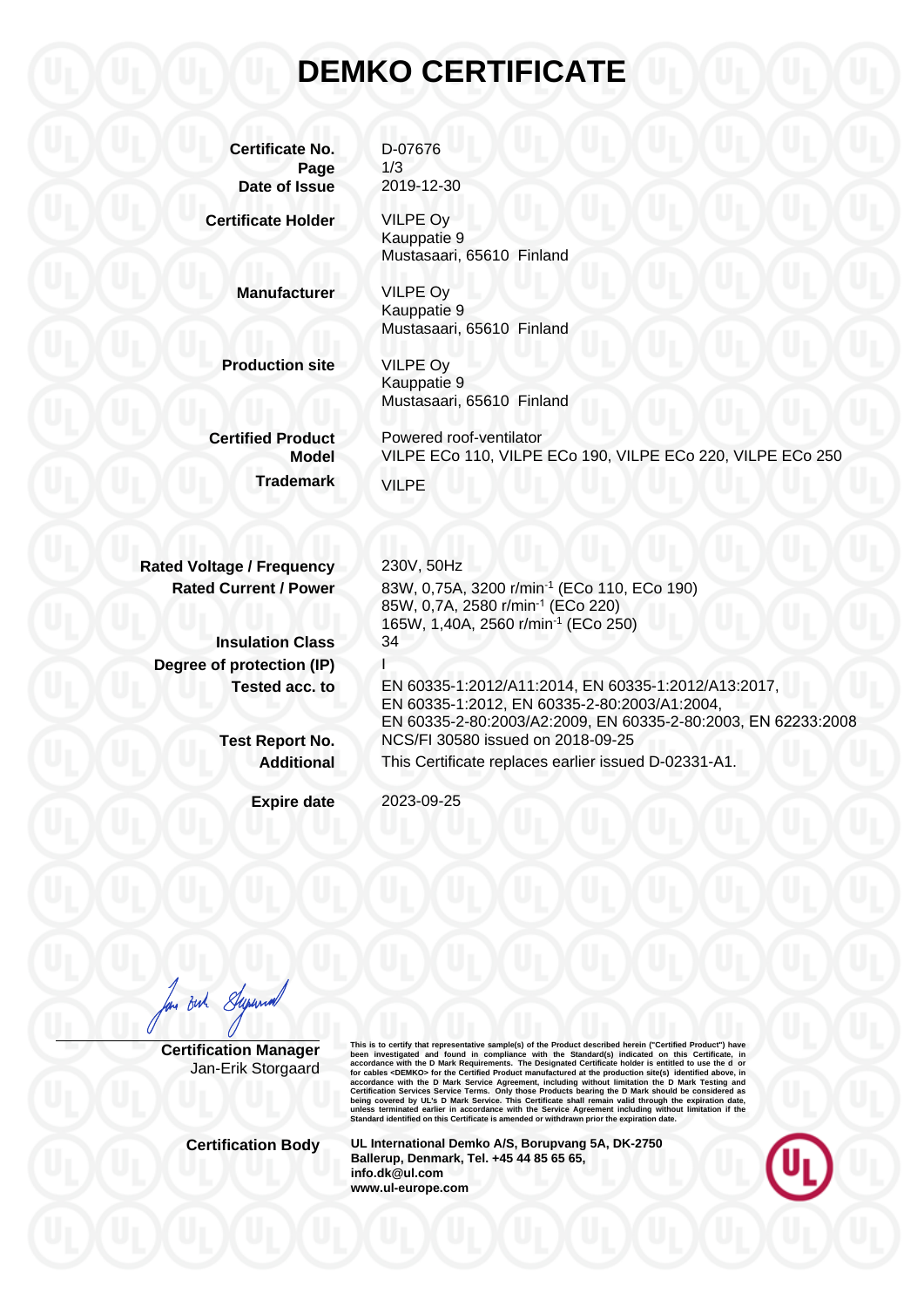## **Appendix DEMKO CERTIFICATE**

**Certificate No.** D-07676 **Page** 2/3  **Date of Issue** 2019-12-30

External Certification Information: NCS/FI 30580, dated 2018-09-25 issued by SGS Fimko Ltd.

Additional Information:

The appliance is provided with a supply cord intended to be connected to a distribution box of the fixed installation. The appliance coupler on the supply cord is intended only use for service.

**Certification Body UL International Demko A/S, Borupvang 5A, DK-2750 Ballerup, Denmark, Tel. +45 44 85 65 65, info.dk@ul.com www.ul-europe.com**